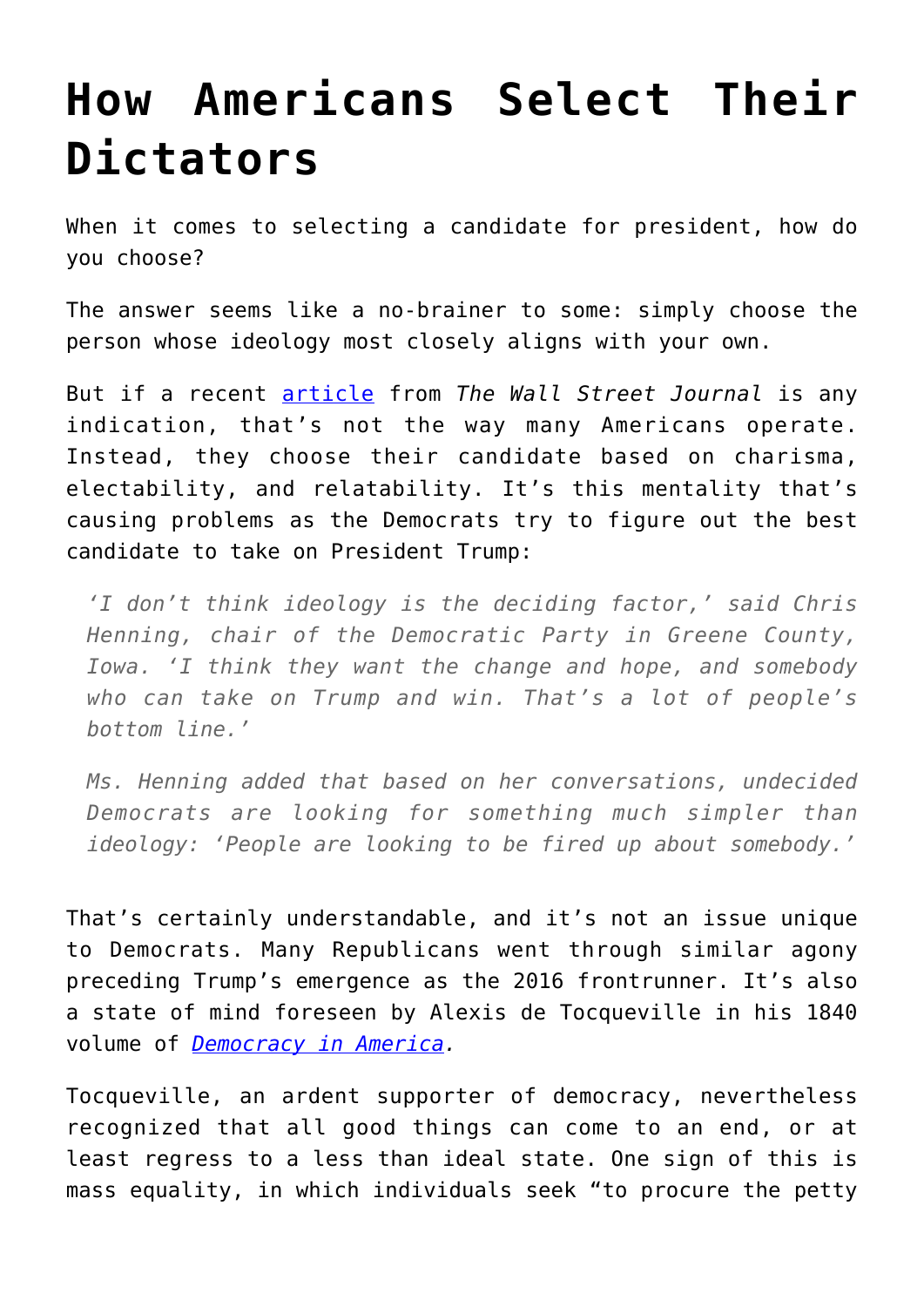and paltry pleasures with which they glut their lives." A second sign is isolation from society at large, in which an individual surrounds himself with only a few family members and friends, and is primarily self-seeking.

Citizens in this state, Tocqueville explains, are subject to a type of guardian who "watch[es] over their fate."

*It would be like the authority of a parent, if, like that authority, its object was to prepare men for manhood; but it seeks on the contrary to keep them in perpetual childhood: it is well content that the people should rejoice, provided they think of nothing but rejoicing. For their happiness such a government willingly labors, but it chooses to be the sole agent and the only arbiter of that happiness: it provides for their security, foresees and supplies their necessities, facilitates their pleasures, manages their principal concerns, directs their industry, regulates the descent of property, and subdivides their inheritances—what remains, but to spare them all the care of thinking and all the trouble of living? [Emphasis added.]*

In this state, however, individuals still seek to maintain control over their thinking, particularly in the realm of choosing their leader:

*Our contemporaries are constantly excited by two conflicting passions; they want to be led, and they wish to remain free: as they cannot destroy either one or the other of these contrary propensities, they strive to satisfy them both at once. They devise a sole, tutelary, and all-powerful form of government, but elected by the people. They combine the principle of centralization and that of popular sovereignty; this gives them a respite; they console themselves for being in tutelage by the reflection that they have chosen their own guardians. [Emphasis added.]*